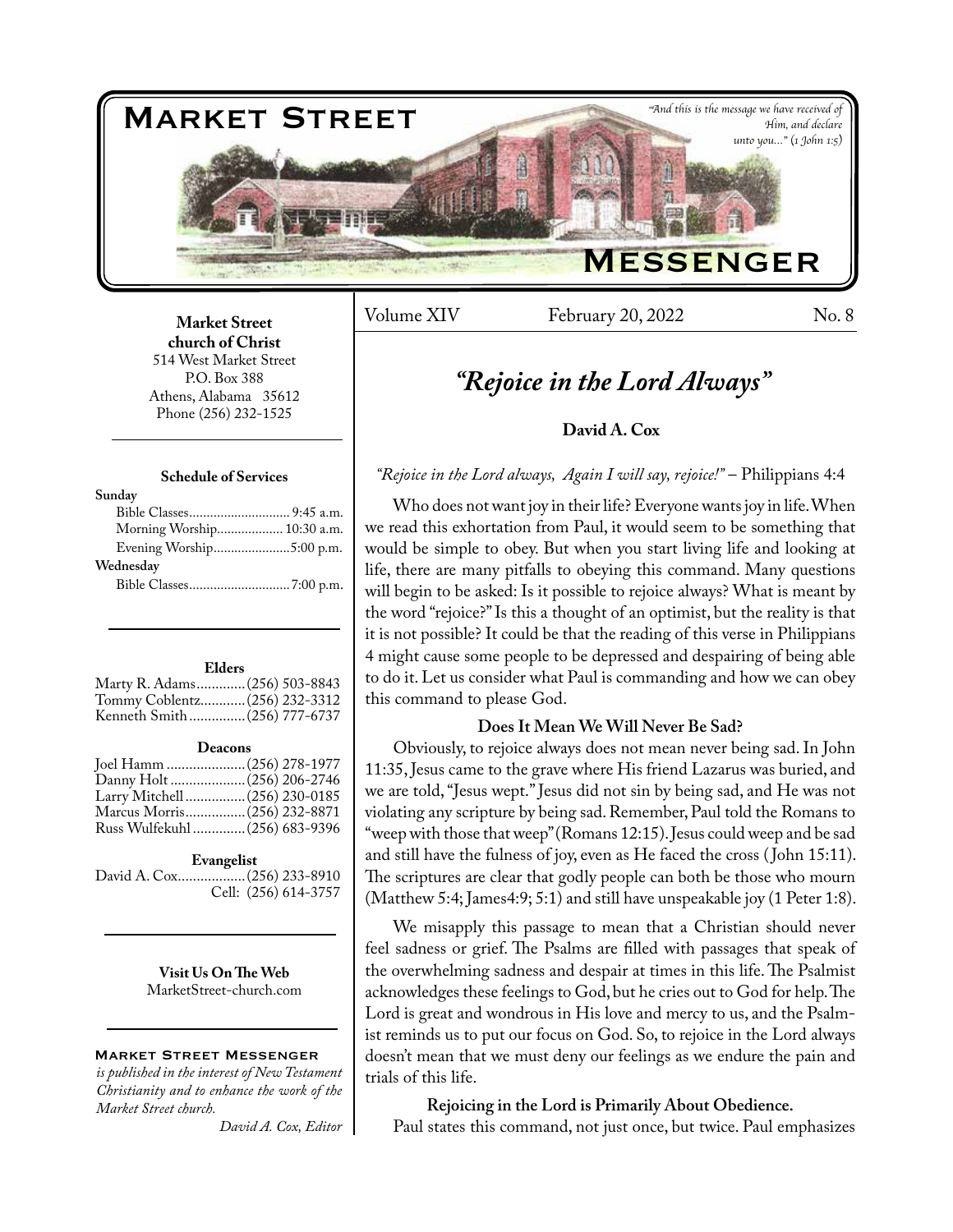this command so we will not just pass it by as nothing important. This command is one about our attitude. We must make the deliberate choice to obey this command, especially in times of trial and difficult circumstances in life. The command has to do with our mental focus. When the hard times come, where does our focus lie? At the time Paul is writing this letter, he is a prisoner. Notice the attitude of Paul as he writes about his circumstances.

"But I want you to know, brethren, that the things which happened to me have actually turned out for the furtherance of the gospel, so that it has become evident to the whole palace guard, and to all the rest, that my chains are in Christ; and most of the brethren in the Lord, having become confident by my chains, are much more bold to speak the word without fear" (Philippians 1:12-14).

Paul gives a great example of rejoicing in the Lord when difficult circumstances surround you. Paul was a Christian, and his life was the Lord's to use in His service. Life in Christ is why we can always rejoice.

# **It is An Attitude of Contentment and Hope.**

Though our lives may be filled with the heaviness of sorrow and grief because of trials on every hand, we can still rejoice through contentment and hope. Paul gives us this picture as he writes:

"We are hard-pressed on every side, yet not crushed; we are perplexed, but not in despair; persecuted, but not destroyed – always carrying about in the body of the dying of the Lord Jesus, that the life of Jesus also may be manifested in our body… Therefore we do not lose heart. Even though our outward man is perishing, yet the inward man is being renewed day by day. For our light affliction, which is but for a moment, working for us a far more exceeding and eternal weight of glory, while we do not look at the things which are seen, but at the things which are not seen. For the things which are seen are temporary, but the things which are not seen are eternal"

# (2 Corinthians 4:8-10, 16-18).

We see the focus on the hope in Christ and the contentment in serving the Lord to help Paul rejoice in the difficult times of life.

Let us learn to find the joy in serving the Lord, recognizing that times of sorrow, distress, and despair will come, but remember the focus of rejoicing in the Lord.

# *"What Shall I Do with Jesus?"*

# **Jeff Himmel**

When Jesus was brought before Pilate, the governor found no guilt in him. Hoping to get the problem off his hands, Pilate invoked his Passover custom of releasing a prisoner of the Jews' choosing. He offered them either Jesus or Barabbas, a rebel and murderer. The people demanded the release of Barabbas. Pilate said, "Then what shall I do with Jesus who is called Christ?" We all know the rest of the story.

Ever since, people have had to ask themselves the same question. Jesus' teaching is profound, his claims are astounding, his historical reality is undeniable. So "What shall I do with Jesus?"

**Try to be neutral?** That's what Pilate did. Seeing that the crowd would riot if Jesus was not executed, Pilate "took water and washed his hands in front of the multitude, saying, 'I am innocent of this man's blood; see to that yourselves'" (Matthew 27:24). Even today we speak of "washing our hands" of something, meaning we refuse to have any responsibility in the matter. But there really is no neutrality when it comes to Jesus. "He who is not with Me is against Me; and he who does not gather with Me scatters" (Matthew 12:30).

Put him off? That's what Felix did. Paul appeared before this governor and spoke about his faith in Christ. "And as he was discussing righteousness, self-control and the judgment to come, Felix became frightened and said, 'Go away for the present, and when I find time, I will summon you'" (Acts 24:25). The gospel moved Felix enough to know he must do something, but all he did was procrastinate. Countless people have been lost by responding as he did.

**Forsake him?** That's what some disciples in Capernaum did. Jesus taught some things which they perceived as very difficult. "As a result of this many of His disciples withdrew, and were not walking with Him anymore" (v. 66). Like them, many today turn away from Jesus because they think his teaching is too demanding.

**Deny him?** That's what Peter did. As Jesus stood on trial before the high priest Caiaphas, several people noticed Peter sitting in the courtyard and asked if he was one of Jesus' companions. Three times he denied it: **Remember Our Service at 5:00.** "I do not know the man!" (cf. Matthew 26:70,72,74).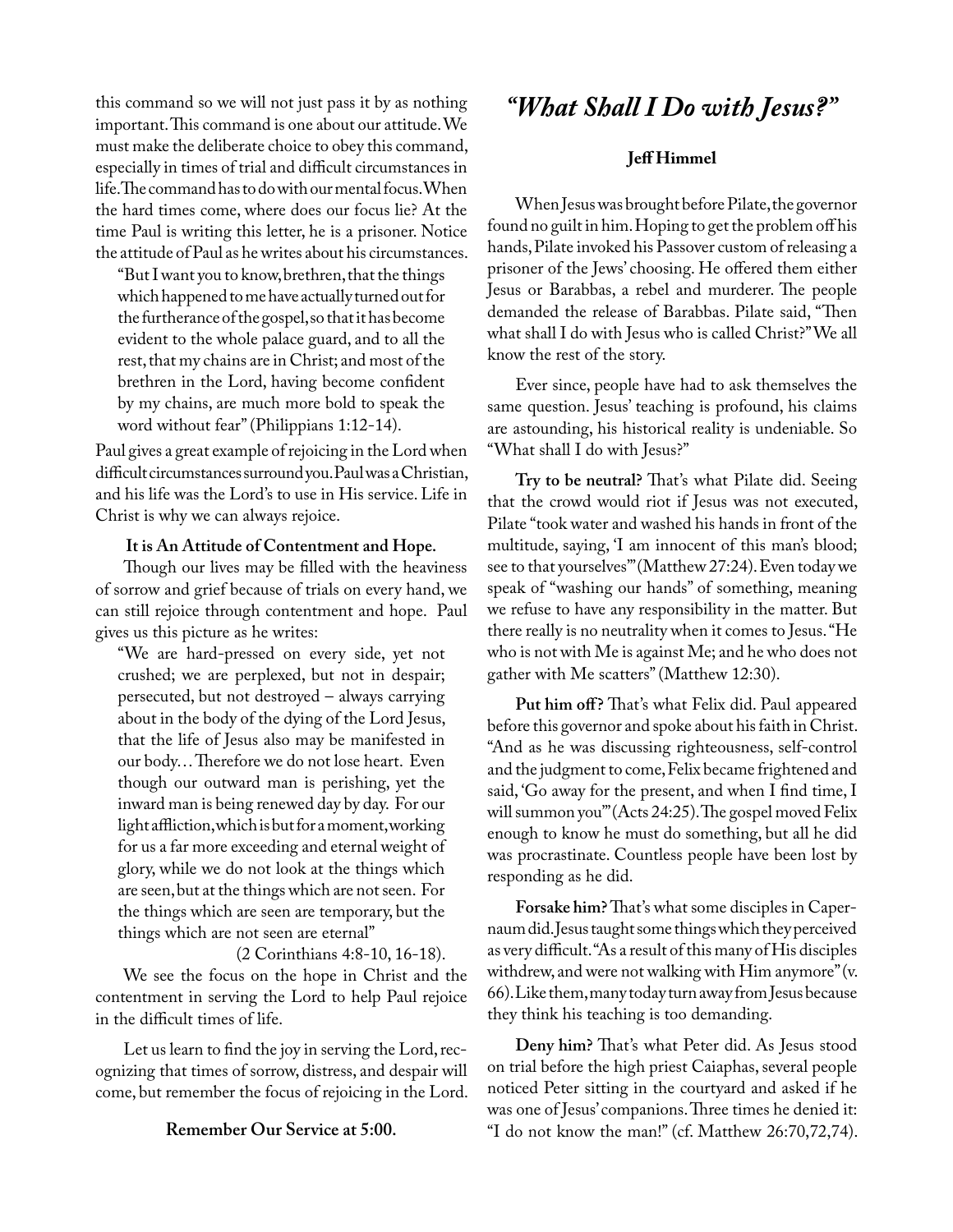Many have followed Peter's example of that night, following Jesus in fair weather, only to turn their backs on him when the going gets tough.

**Sell him out?** That's what Judas did. For a measly thirty pieces of silver one of Jesus' own apostles agreed to hand him over to those who sought his life (Matthew 26:14-16). Whatever keeps you from serving Jesus is, in effect, the price for which you're willing to sell him out. For most people the price is remarkably low.

**Crucify him again?** That's what happens when a Christian returns to a life of sin. "For in the case of those who have once been enlightened…and then have fallen away, it is impossible to renew them again to repentance, since they again crucify to themselves the Son of God, and put Him to open shame" (Hebrews 6:4-6).

**Obey him.** The apostles preached Christ to the crowd of Jews assembled at Pentecost. "Now when they heard this, they were pierced to the heart, and said to Peter and the rest of the apostles, 'Brethren, what shall we do?' And Peter said to them, 'Repent, and let each of you be baptized in the name of Jesus Christ for the forgiveness of your sins'" (Acts 2:37-38). Three thousand of them did (v. 41).

The question is: What will you do with Jesus? ~via *The Plant City Planter;* Plant City, Florida.

# *News & Notes*

# **THE SICK:**

Shirley Miller Heath Dollar James Adams Betty Pepper<br>Bonnie Sutton Doris Lovell Bonnie Sutton

Bonita Dollar Marci Bassett JoAnn Gilbert Diane Kilpatrick

# *Those Undergoing Treatments or Chronic Illness:*

Tommy Burns Peggy Pepper Vicki Stringer Freddie Mae Elmore Nikki Ogles Anita Wheeler Lona Jackson Judy Vaughn Jeanette Weir Doris Reid Lloyd Adams Phillip Harwell Cornelia Pepper Charles Burns Cindy Walker Kenneth Fisher Al Pollard

Matt Bassford Sadricia Wilson

# *Athens Health & Restore Rehabilitation:*

Mildred Lambert, rm. 15 Evelyn Hogan, rm. 36<br>Brenda Wilson, rm. 77 Connie Brock, rm. 62 Brenda Wilson, rm. 77 Valeria Dalton, rm. 7

### *Limestone Health Facility:*

Mary Ruth Gardner, rm. 38<br>Alice Roberson, rm. 49 Bobby Ogles, rm. 113 Alice Roberson, rm. 49 Ann Bush, rm. 75

# *Shut-In or Away From Home:*

Nell Barksdale; at home Marci Bassett; Limestone Manor Deanie Britton; Limestone Lodge Gwen Bullock; at granddaughter's in Huntsville Barbara Carter; Traditions Unaking Currier; Riverside Sr. Living, Decatur Irene Inman; at home Stan Stanford; at home Jimmy Stroud; Valley View, Madison William Thomas; Madison Manor, Madison Alan Thornton; Limestone Lodge Kathleen Wales; Limestone Manor *In The Hospital/Rehabilitation: Jay Baker;* Spain Rehabilitation – Birmingham *Sadricia Wilson;* Seattle, Washington

# *Updates:*

*Jay Baker* is in the Spain Rehabilitation in Birmingham for rehab …*Ruby Dean Ezell* has received her third in the series of injections in her back this week…*Jennifer Threet's daughter-in-law, Nancy Threet,* is having difficulties breathing after being diagnosed with the virus… *Albert & Brenda Haraway's grandson, Justice Gentry,* is scheduled to have surgery in Birmingham on Tuesday to have the hardware removed from the surgery he had last year …*Marci Bassett* continues not doing well…*Betty Lovell* has been not doing well due to a flair up of her arthritis…*Jewel Dean Kennemer's granddaughter, Leigh Ellen Elliott*, has taken two or three first round of treatments and has needed blood following this treatment.

**ELEASE BARKSDALE –– (1923-2022):** We want to express our deepest sympathy to the family of *Elease Barksdale.* Elease passed away this past Thursday evening at Athens Health & Rehab. Sister Barksdale has been a member of the Market Street church since 2017 when she moved to town. We have missed Elease's presence in the last couple of years as her health did not allow her to be out. We have all been blessed to have known Elease and see her love for the Lord. The visitation will be Saturday, February 26th at 12:00 noon followed by the